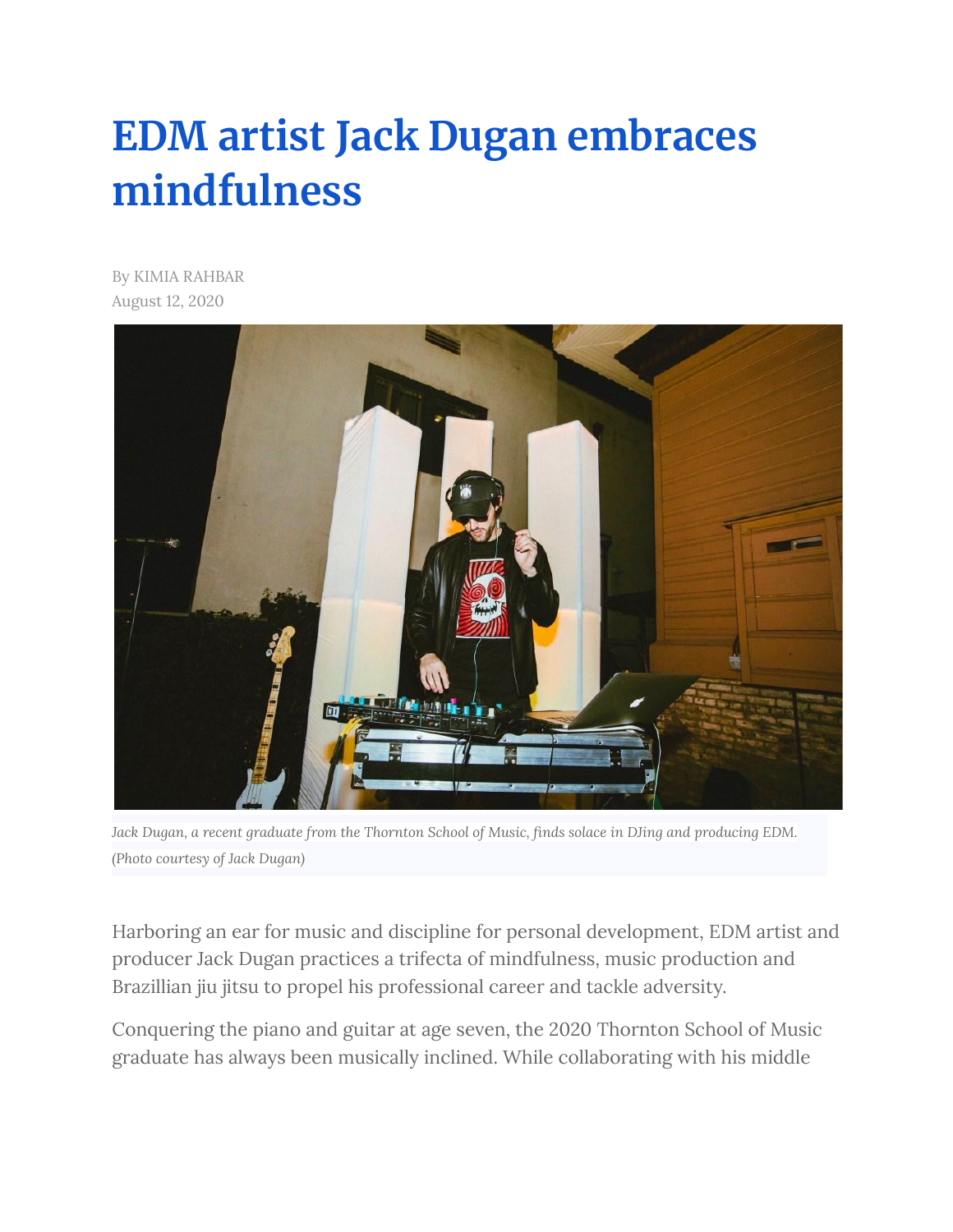school rock band in his hometown of Bethesda, Md., he identified music as his method of communication and channel for self expression.

"[Through music], people were able to understand a part of me that I didn't know how to express through words," Dugan said, explaining his once shy, reserved personality.

Because he gravitated the most toward instrumental production, Dugan became hooked on creating EDM in high school.

He showcased his talent as a DJ at tailgates and frat parties at the University of Miami, where he attended before transferring to USC. At the time, Dugan also released a variety of electronic remixes and reboots. His most notable release came in 2016 when he won the Wavo remix competition for Steve James' "Renaissance." The remix was soon signed to Ultra Music, according to Dugan's Spotify.

## **USC** Sustainability  $\textcircled{1}$  @green.usc  $\mathscr{D}$  green.usc.edu

For Dugan, music has consistently served as a source of consolation, especially as he grew to question his place in the world and come to terms with his adoption. While he always held a sincere and loving relationship with his adoptive family, constantly contemplating the story behind his adoption led him to an anxious state.

"I felt lonely and frustrated about not knowing anything at all about my past," Dugan said. "So I felt, more than anything, that I couldn't fit in anywhere."

Yet, his mindset drastically shifted when he discovered the practice of mindfulness at the age of 19. Dugan was inspired by successful music business entrepreneurs who recommended practicing introspection and cultivating mindfulness as mechanisms to make better business decisions. So he downloaded HeadSpace, an app designed to facilitate mindfulness through meditation.

Dugan also read "The Artist's Way" by Julia Cameron, which motivated him to keep a daily journal — another tactic used to develop mindfulness and an activity Dugan encourages everyone to try.

"As I get better at understanding my emotions through journaling and meditation, I am better able to objectify my thoughts," Dugan said. He argues that learning to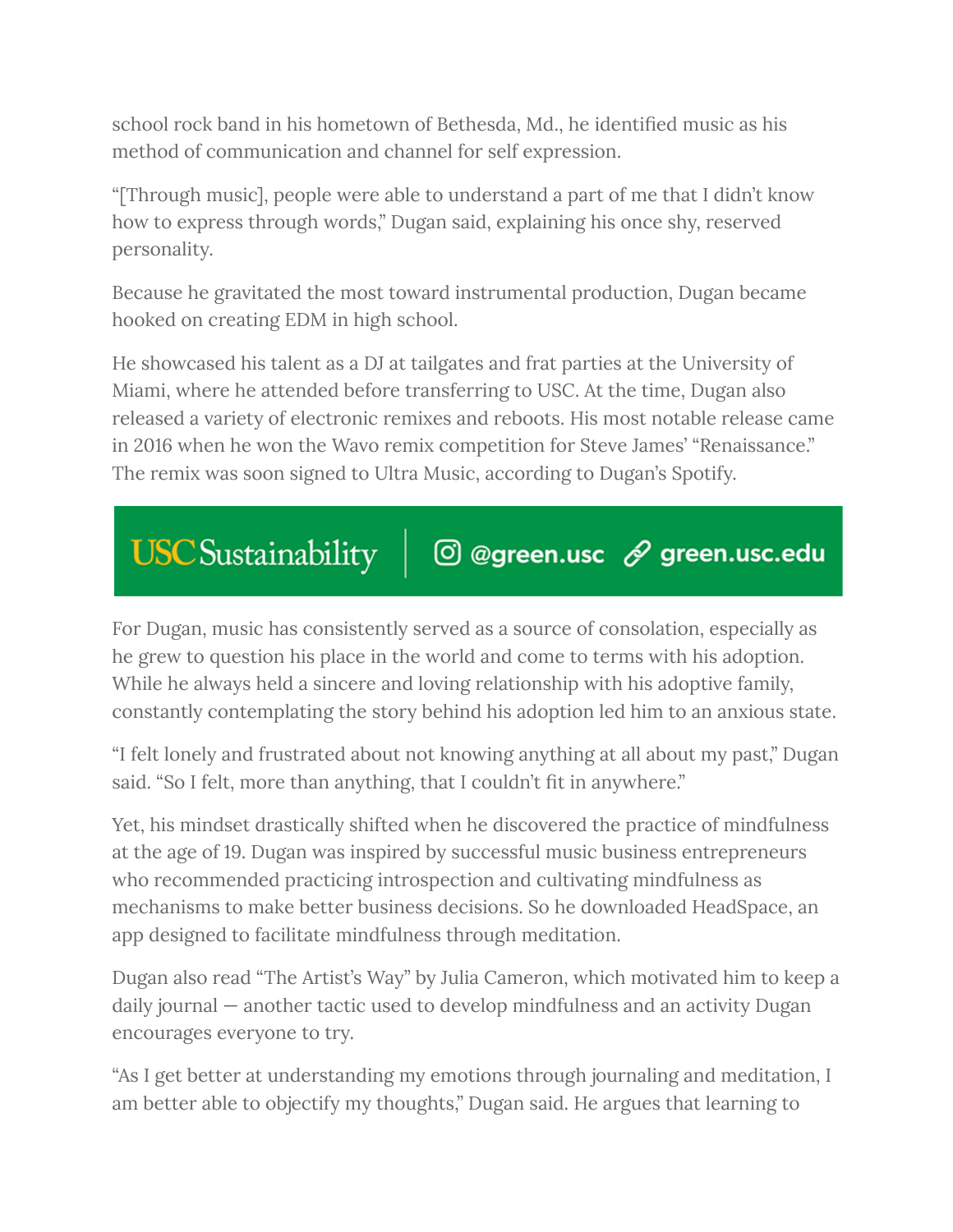perceive thoughts as objects has allowed him to separate himself from the emotions that once controlled him and prevented him from obtaining peace of mind.

He further argues that practicing mindfulness to achieve peace of mind is key to disassociating from negative thoughts that prohibit people from achieving their true potential, or their most authentic "selves."



*Through practicing mindfulness, Jack Dugan hopes to better understand himself and his past experiences. (Photo courtesy of Jack Dugan)*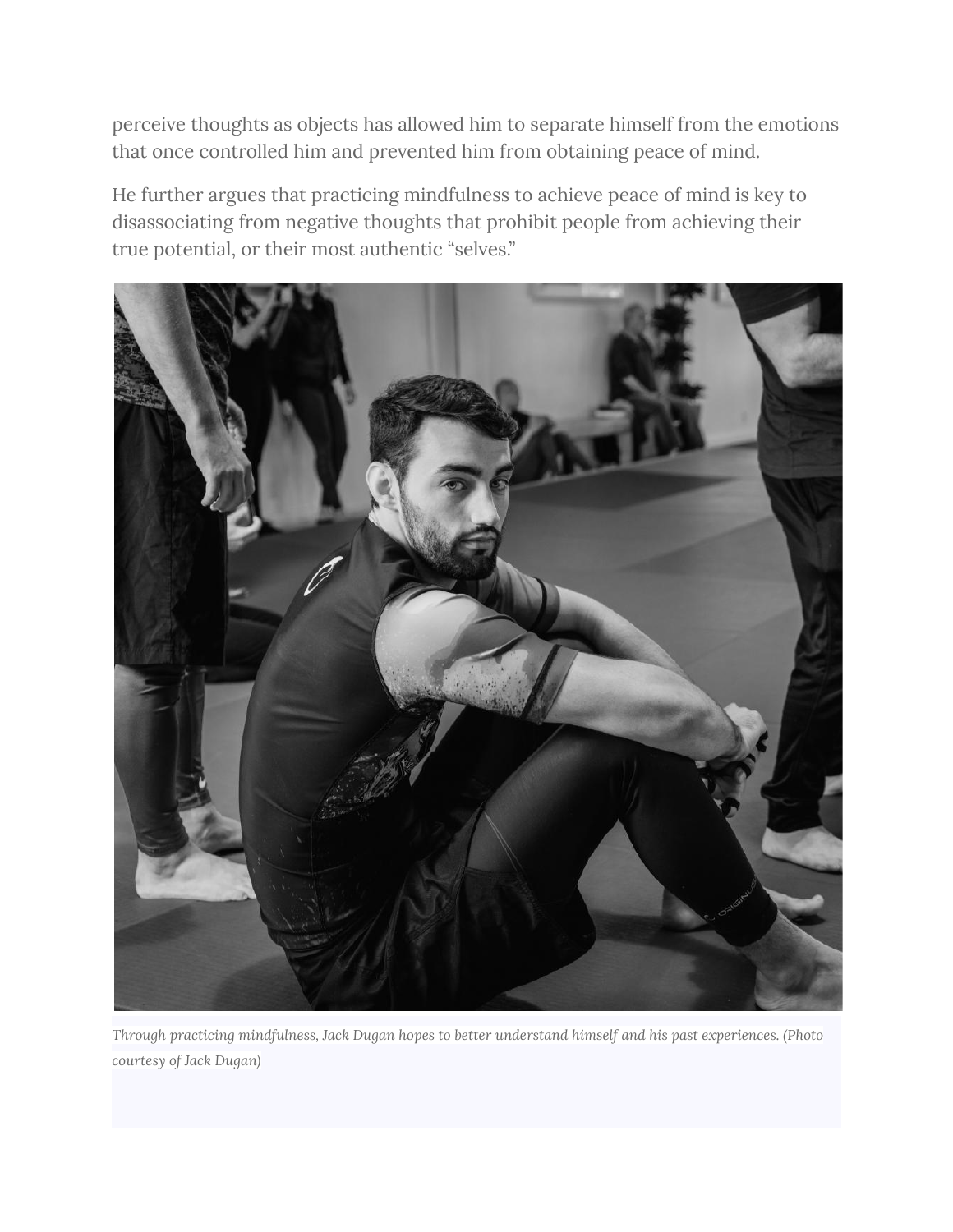Dugan said that "people create their sense of self through filtering their past experiences and telling themselves stories about what they've been through." He compares this tendency to "view life through a lens" to a "filter" that is used in music production to warp sound.

Just as a voice or instrument's sound may be warped by a musical filter, he said the way we view the world may be contorted by the emotional filters created by our personal experiences. And just as the removal of a musical filter reveals raw sound, eliminating our emotional filters unveils our most authentic selves, allowing us to live up to our greatest individual potential.

For Dugan, the experience of adoption once shaped his perception of life through a single filter of angst and uncertainty. However, cultivating mindfulness through meditation and journaling has led him to interpret his adoption through new filters of motivation and appreciation.

He has grown to effectively articulate "an immense amount of gratitude" toward his adoptive family, as they have given him various opportunities he otherwise would not have had. He admits that this shift in perspective has motivated him to make the most of small things.

Dugan's mindfulness practice was drastically amplified by adjunct professor of music industry Richard Wolf's "Music and Mindfulness" course at USC. He confesses that Wolf's class showed him how improving his meditation practice could make him a "better musician, more creative and happier."

Since musicians naturally gravitate toward sound, anchoring their awareness in the noises of their surroundings allows them to better connect with the world and achieve a deeper meditative state.

"[Meditation] has given me a much greater sense of appreciation and allowed me to connect deeper with the world through my already developed sonic skills," Dugan said.

Highlighting Dugan's commitment to introspection in his meditative practice, Dugan's longtime best friend Kyle Sonlin said that being mindful has allowed Dugan to "access a lot of the emotional drive it takes to be so creative."